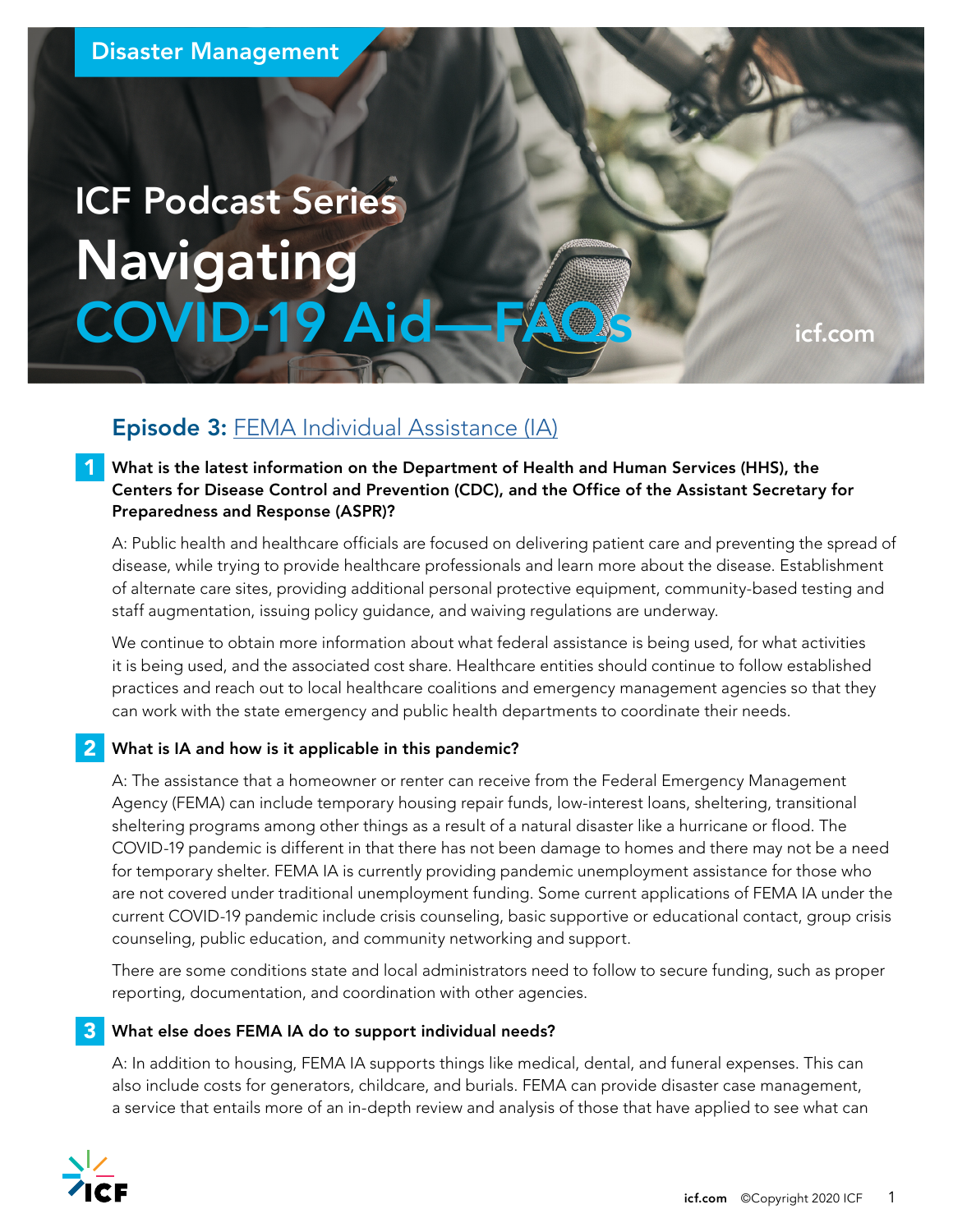be covered. The Small Business Administration (SBA) supports FEMA IA to provide the opportunity for individuals to apply for a small business loan to help cover their personal losses.

## 4 How does FEMA IA overlap with SBA over the next few months?

A: SBA has started to offer applications for small private businesses. They have not yet offered individuals the opportunity to apply for a personal loan to recover their losses. FEMA IA might be able to work with SBA in the future and offer individuals a chance at that same application.

FEMA has not yet decided to enact the IA program in the traditional sense. Under the current COVID-19 pandemic circumstances, we do not see the typical home or personal property damages, so the IA program may be able to assist individuals in other ways. For example, FEMA's Public Assistance (PA) program can help public entities cover additional expenses above and beyond their normal operating expenses, and this potentially could also be applied to individuals through the IA program. To examine if IA can be applied in the same manner as PA, FEMA would need to set up guidelines and procedures to assess this impact on individuals and communities.

## 5 How do you think COVID will change the way we look at FEMA IA?

A: Programs such as crisis counseling may expand across state lines, and case management could be expanded with voluntary agencies to assess household needs. SBA could potentially provide temporary loans to individuals.

Some individuals have incurred medical, funeral, burial, and other expenses they might not normally have experienced. Under these heightened quarantine situations, individuals may be caring for family members with health risks, such as the elderly or individuals with a compromised immune system. FEMA could possibly step in and reimburse those costs.

### $\bf{6}$  How should state and local governments be looking at coordinating services to avoid duplication of benefits and to implement best services with voluntary agencies?

A: This process should be guided by properly documenting and tracking all the activities that take place in their response to COVID-19. Every state has Voluntary Organizations Active in Disaster (VOAD) and faithbased organizations that specifically address the individual needs of the community, such as counseling. These organizations have a key role in responding to this health crisis, but their services must be monitored and tracked; FEMA will not reimburse duplication of benefits.

#### Do you see the opportunity for changing the way that IA is managed due to COVID-19? 7

A: We will likely see that FEMA will change the way it provides assistance as a result of this pandemic. A lot is still unforeseen, but the IA program is looking at ways to step in and offering financial assistance may be one of those ways to support communities during COVID-19.